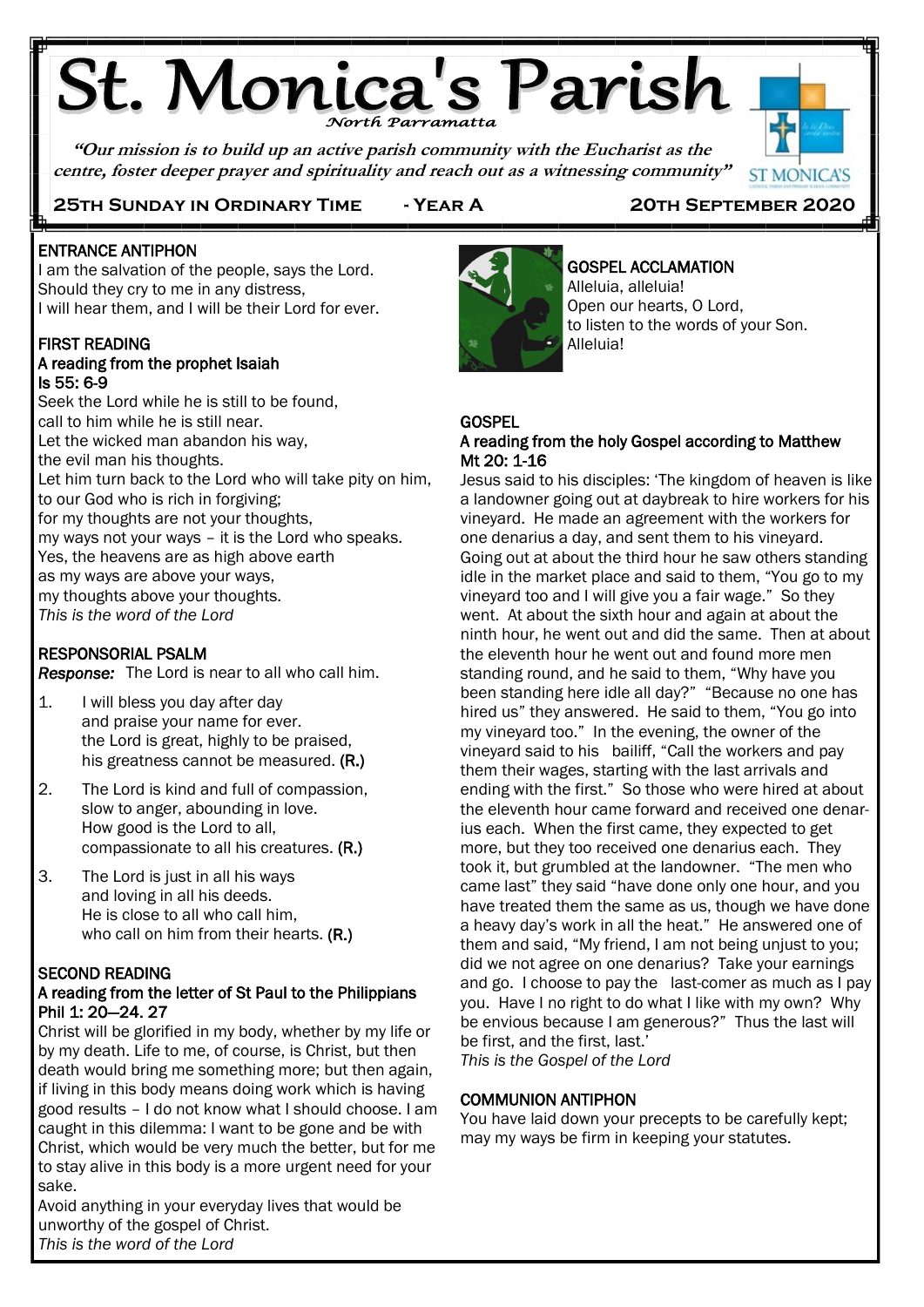## *St. Monica's Catholic Parish*

**Cnr Church Street and North Rocks Road, North Parramatta**

| <b>SUNDAY MASSES:</b>                                    | Saturday Vigil - 5pm; Sunday - 9am, 11.30am (Cantonese/Chinese Mass) and 6pm                     |  |  |
|----------------------------------------------------------|--------------------------------------------------------------------------------------------------|--|--|
| <b>WEEKDAY MASSES:</b>                                   | Tuesday-Friday - 9.15am                                                                          |  |  |
| <b>EXPOSITION:</b>                                       | Every Friday following 9.15am Mass until 10.45am,                                                |  |  |
| <b>RECONCILIATION:</b>                                   | Friday 10-10.30 am Saturday - 4-4.40pm or on request                                             |  |  |
| <b>MARRIAGES:</b>                                        | Please contact the Parish Priest at least 12 months prior                                        |  |  |
| <b>BAPTISMS:</b>                                         | Please contact the Parish Office for appointment with the Parish Priest. Phone: 9630-1951        |  |  |
| ANOINTING OF THE SICK/<br>EUCHARIST AT HOME              | Please contact the Parish Office or Fr Ephraim Lam Phone: 9630-1951                              |  |  |
| <b>PARISH ADMINISTRATOR/</b><br><b>CHINESE CHAPLAIN:</b> | Email: shingmanlam@gmail.com<br>Fr. Ephraim Lam Phone: 9630 -1951                                |  |  |
| <b>POSTAL ADDRESS:</b>                                   | 8 Daking Street, North Parramatta, 2151<br>Website: http://www.stmonicanp.org.au                 |  |  |
| <b>OFFICE HOURS:</b>                                     | Phone: 9630-1951 Fax: 9630-8738<br>Tuesday-Friday 8.30am-2.30pm<br>Email: stmonicanp@bigpond.com |  |  |

*St. Monica's School*

Phone: 8832 4100 Fax: 9683-4984 Email: stmonicasnparra@parra.catholic.edu.au

## REFLECTION

## **No Salvation outside the Church?**

This is a story of the day labourers of Jesus' time. The 'early birds' contracted for the just wage of one denarius and did the hard work over the course of a long day. They were outraged when latecomers also received a denarius.

This little parable circulated in the Christian community of the first century because there was great antagonism between the Jews who became followers of Jesus and the non-Jews, the 'Gentiles'. Jewish Christians looked at their long history of hardship preparing for the coming of the Messiah. And, now, here were these Gentiles who had done nothing by comparison, and God appeared to be granting them whatever it took to enjoy the 'daily bread' of the Kingdom of God.

Jewish Christians had to be shocked out of *their* idea that God's grace could *not* be lavished on those outside the boundaries of the Chosen People.

We could pause to pray to be taken by happy surprise by those billions of people outside the Church who, by the grace of God, will share with us 'the Bread of Life', given for the salvation of *all* the world.

© Fr Michael Tate; mtate@bigpond.com

## Act of Spiritual **Communion**



My Jesus, I believe you are present in the most Blessed Sacrament.

I love you above all things and desire to receive You into my soul.

Since I cannot now receive You sacramentally, come at least spiritually into my heart.

I embrace You as if You were already there, and unite myself wholly to You.

Never permit me to be separated from You.

Amen.

#### FEAST DAYS & COMMEMORATIONS

September 21, ST MATTHEW, APOSTLE & EVANGELIST September 23, St Pius of Pietrelcina (Padre Pio)

## PLEASE REMEMBER TO PRAY FOR THOSE OF OUR PARISH FAMILY WHO ARE SICK. **ESPECIALLY**

Paul Chiu, John Rodrigues, Dave & Fan Lin Wilson, Francis Lee, Jerry A, Michelle Barnes, Levi Bell, Grace Boitano, Gesualda Borg, Monica Teresa & Fernanda Carigliano, Veronica Coorey. Antoinette Coorey, Margaret Dorahy, Heidi Ellich, Josie Estera, Philippe Kalife, Tim Kelly, Mary Korunic, Lillian Leigh, Monique Malouf, Tina de Larrazabal, Rosa Santos, Maria Itang Tagle, Llave Family, Sheila Watts, Gloria Cherote,

> MASS INTENTIONS Jim McGettigan Cyril & Florence Rodrigues